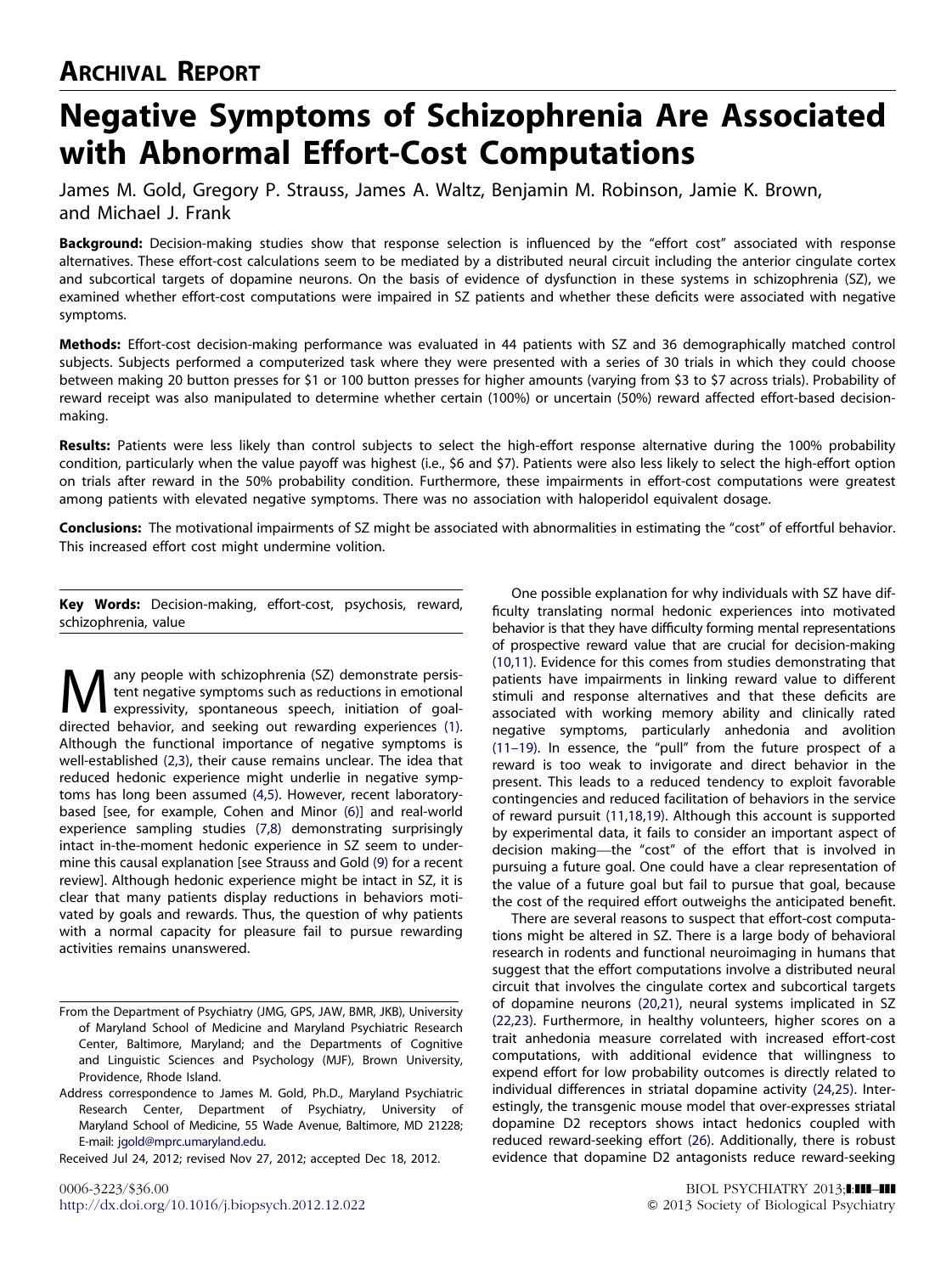<span id="page-1-0"></span>effort [\(21\).](#page-6-0) Thus, altered effort-cost computations might be expected as a function of the diagnosis of SZ, negative symptom severity, or as a consequence of antipsychotic treatment. This experiment was designed to explore these three paths to increased effort-cost computations, guided by the hypothesis that negative symptom severity will be related to decreased willingness to expend effort to gain rewards.

### Methods and Materials

# **Participants**

Forty-four individuals (42 outpatients, 2 inpatients) meeting DSM-IV [\(27\)](#page-6-0) criteria for SZ ( $n = 36$ ) or schizoaffective disorder (n  $= 8$ , none in mood episode at time of testing) and 36 healthy control subjects (CN) participated in the study. Patient and control groups did not significantly differ on age, parental education, gender, or ethnicity (Table 1). All patients were taking stable doses of medication for at least 4 weeks at the time of testing and were considered to be clinically stable by treatment providers. The outpatients were recruited from the Maryland Psychiatric Research Center outpatient clinics, other local clinics, and inpatients from the Maryland Psychiatric Research Center Treatment Research Unit as they were awaiting discharge.

Healthy control participants were recruited from the community via random digit dialing, word of mouth among participants, and newspaper advertisements. Control subjects had no current Axis I or II diagnoses as established by the Structured Clinical Interview for DSM-IV Axis I Disorders [\(28\)](#page-6-0) and Structured Interview for DSM-IV Personality [\(29\),](#page-6-0) no family history of psychosis, and were not taking psychotropic medications. All participants denied a history of significant neurological injury or disease and significant medical or substance use disorders within the last 6 months. All participants provided informed consent for a protocol approved by the University of Maryland School of Medicine Institutional Review Board.

|  |  |  |  |  | Table 1. Demographic and Clinical Characteristics for SZ and CN Groups |  |  |  |  |  |
|--|--|--|--|--|------------------------------------------------------------------------|--|--|--|--|--|
|--|--|--|--|--|------------------------------------------------------------------------|--|--|--|--|--|

To examine the role of negative symptoms, the patients were divided into high (HI-NEG) and low negative symptom (LOW-NEG) sub-groups with a median split on the Brief Negative Symptom Scale (BNSS) [\(30\)](#page-6-0) total score (split score  $=$  21). The three groups did not significantly differ in age, gender, parental education, or ethnicity (Table 1). Control subjects completed significantly more years of education than both patient groups, whereas the patient groups did not differ from each other. Both patient groups displayed moderate symptom severity on the Brief Psychiatric Rating Scale (BPRS) [\(31\)](#page-6-0) total scores. The two patient groups differed on the severity of the BPRS negative symptom factor but not BPRS psychosis, disorganization, or total symptom scores. There were no differences between the two patient groups on the proportion of patients prescribed conventional or atypical antipsychotics or haloperidol equivalent dosage [\(32\)](#page-6-0).

#### Effort-Cost Computation Task

Participants completed a computerized effort-cost decisionmaking task that examined the effects of reward value and probability on making "high" and "low" effort decisions. In this task, participants were told that they would be making decisions between two response alternatives: an easy option with a lower reward and a more difficult option with a higher reward (see [Figure 1](#page-2-0) for trial example). The effortful task that they had to perform was to use a game controller to press alternating leftright buttons to inflate a balloon on the computer screen until it popped. They were free to pick either balloon, with each alternative explicitly indicating the number of pumps required and corresponding value for popping it continuously displayed on the screen. For each trial, the probability (either 50% or 100%) for receiving a reward from the choice of either response was displayed between the two choice locations, and was the same for both choices. Participants were told that they would receive a task bonus at the end of the study that was based upon their choices. In actuality, all subjects were paid a \$5 bonus.

|                           | SZ $(n = 44)$ | $CN (n = 36)$ | <b>Test Statistic</b> | р      | HI-NEG       | LOW-NEG      | Test Statistic <sup>a</sup> | $p^a$  |
|---------------------------|---------------|---------------|-----------------------|--------|--------------|--------------|-----------------------------|--------|
| Age                       | 41.0 (10.8)   | 39.4 (11.0)   | $F=.46$               | .50    | 40.3 (11.0)  | 42.2 (10.8)  | $F=.46$                     | .64    |
| Participant Education     | 12.5(2.2)     | 14.8 (1.9)    | $F = 24.2$            | < .001 | 12.14 (11.0) | 12.95 (10.8) | $F = 12.5$                  | < .001 |
| <b>Parental Education</b> | 13.4(2.5)     | 13.3(1.9)     | $F=.04$               | .85    | 12.82(2.3)   | 13.93(2.7)   | $F = 1.3$                   | .28    |
| % Male                    | 63.6%         | 61.1%         | $\gamma^2 = .05$      | .82    | 66.7%        | 63.6%        | $\gamma^2 = .18$            | .92    |
| Ethnicity                 |               |               | $\gamma^2 = .87$      | .83    |              |              | $\gamma^2 = 5.62$           | .47    |
| American Indian           | 2.3%          | .0%           |                       |        | 4.8%         | .0%          |                             |        |
| African-American          | 36.4%         | 38.9%         |                       |        | 47.6%        | 27.3%        |                             |        |
| Mixed race                | 2.3%          | 2.8%          |                       |        | .0%          | 4.5%         |                             |        |
| Caucasian                 | 59.1%         | 58.3%         |                       |        | 47.6%        | 68.2%        |                             |        |
| <b>Medication</b>         |               |               |                       |        |              |              |                             |        |
| Haloperidol equivalent    | 11.7(7.4)     |               |                       |        | 11.8(7.1)    | 11.7(8.0)    | $F=.01$                     | .94    |
| Symptoms                  |               |               |                       |        |              |              |                             |        |
| <b>BNSS</b> total         | 21.3 (17.8)   |               |                       |        | 36.3 (12.8)  | 7.0(6.3)     | $F = 91.9$                  | < .001 |
| <b>BPRS</b> total         | 34.7 (8.2)    |               |                       |        | 36.2(8.0)    | 33.8(8.1)    | $F=.99$                     | .33    |
| BPRS psychosis            | 2.2(1.1)      |               |                       |        | 2.09(1.0)    | 2.40(1.3)    | $F=.77$                     | .39    |
| BPRS disorganized         | 1.4(4)        |               |                       |        | 1.29(.3)     | 1.43(4)      | $F = 2.03$                  | .16    |
| <b>BPRS</b> negative      | 1.7(6)        |               |                       |        | 2.06(.6)     | 1.40(.5)     | $F = 14.95$                 | < .001 |

All patients were receiving antipsychotic medication: 11 were receiving first-generation antipsychotics, 21 were receiving clozapine,19 were receiving a second-generation antipsychotic other than clozapine, 8 were receiving more than one second-generation antipsychotic, 25 were receiving an antidepressant, 14 were receiving an anti-anxiety medication, 7 were receiving an anticholinergic, and 8 were receiving a mood stabilizer. BPRS, Brief Psychiatric Rating Scale; SZ, schizophrenia.

<sup>a</sup> Test statistics and p values reflect three group analyses, conducted on high (HI-NEG) and low negative symptom (LOW-NEG), and healthy control (CN) groups. Note that one patient was missing Brief Negative Symptom Scale (BNSS) ratings and was only included in the overall SZ versus CN analyses.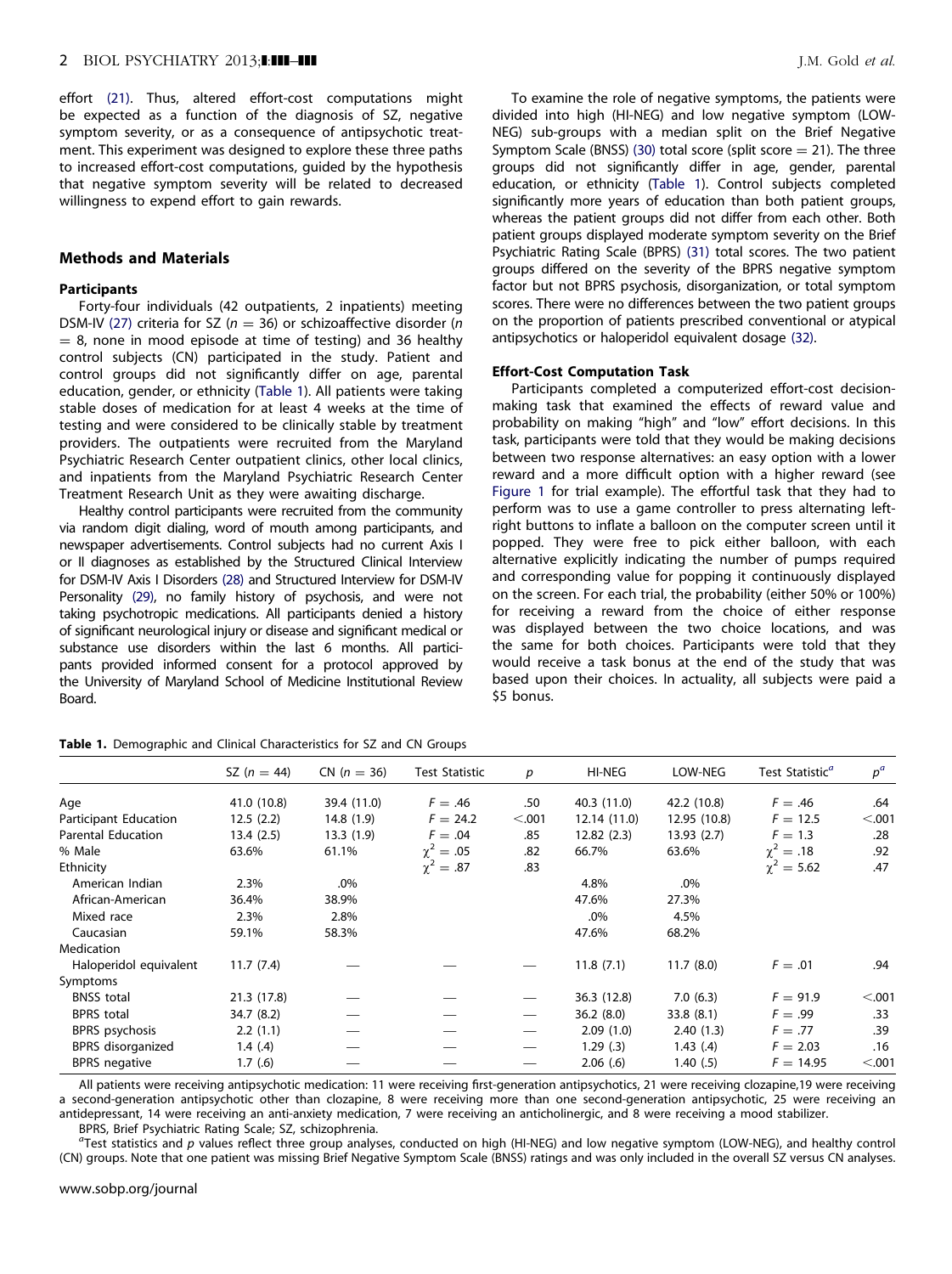<span id="page-2-0"></span>

Figure 1. Effort-cost task trial sequence. Participants initially select which balloon they want to pop. The easy selection always offers \$1 for 20 button presses. The hard selection offers \$3–\$7 for 100 presses. After each press the size of the balloon increases in proportion to how many presses are needed to reach the pin at the top of screen.

Once the subject selected an alternative, each button press resulted in a fan-like motion by an object resembling a fireplace bellow that visually inflated the balloon and produced a "pumping" sound. The balloon expanded with each press until it reached the pin at the top of the screen where it popped, making a popping sound. After it popped, a message appeared where the balloons had been indicating the amount of money that resulted from that trial (ranging from \$0 to \$7). A running tally of total earnings was displayed in the lower right corner of the screen.

On each trial, the easy alternative required 20 button presses to pop the balloon, whereas the difficult alternative required 100 button presses. The easy alternative offered a payoff of \$1. The effortful alternative offered \$3, \$4, \$5, \$6 or \$7 payoffs, in equal proportions of trials. On half of all trials, the payoff was certain (100%), whereas on the other half the payoff was uncertain (50% payoff). Both the payoff probability and payoff amounts were presented on the screen throughout the trial. Trials were presented in a pseudo-random order, with certain- and uncertainpayoff trials mixed in the same block. A total of 60 trials were administered (30 uncertain, 30 certain), with 6 trials of each type (1 vs. 3, 1 vs. 4, and so forth) administered in each condition.

Effort-cost decision-making was quantified as the percentage of difficult and easy item selections, examined in relation to potential payoff value and probability. Note that the payoff in the easy condition, at \$1/20 presses, corresponds to 5 cents/press. Participants who base their effort allocation purely on the ratio of rewards to presses should never select the difficult alternative when the reward is \$3 or \$4, should be equally likely to pick the \$1 as the \$5 alternatives, and should always pick the effortful alternative when the reward is \$6 or \$7. Alternatively, participants seeking to maximize total reward should always choose the effortful response.

# Results

# Selection of Effortful Alternative in Relation to Value

Panels A and B of [Figure 2](#page-3-0) present the proportion of effortful response alternative selections as a function of potential gain value (\$3-\$7). A 2 Group (SZ vs. CN)  $\times$  2 Probability (50% vs.  $100\%$ )  $\times$  5 Value (\$3, \$4, \$5, \$6, \$7) repeated-measures analysis of variance (ANOVA) indicated significant within-subjects effects of probability  $[F_{1,78} = 120.6, p < .01]$  and value  $[F_{4,78} = 61.90,$  $p<$  .001]. However, the between-subjects effect was nonsignificant  $[F_{1,78} = 1.12, p = .29]$ . These analyses indicate that, overall, participants rationally traded off effort with expected utility reflected by probability and magnitude of the prospective payoff. The Probability  $\times$  Value [ $F_{4,78} = 7.20$ ,  $p < .001$ ] and Probability  $\times$  Group [ $F_{1,78}$  = 16.34,  $p < .001$ ] interactions were significant, and there was marginally significant Value  $\times$  Group interaction  $[F_{2.5,78} = 2.71, p = .058]$ . The Probability  $\times$  Value  $\times$  Group interaction was nonsignificant  $[F_{2.96.78} = .96, p = .43]$ .

To follow-up the significant interactions, a series of one-way ANOVAs were conducted. Results indicated significant group differences for the \$5 condition  $[F_{1,78} = 5.28, p = .024]$ , \$6 condition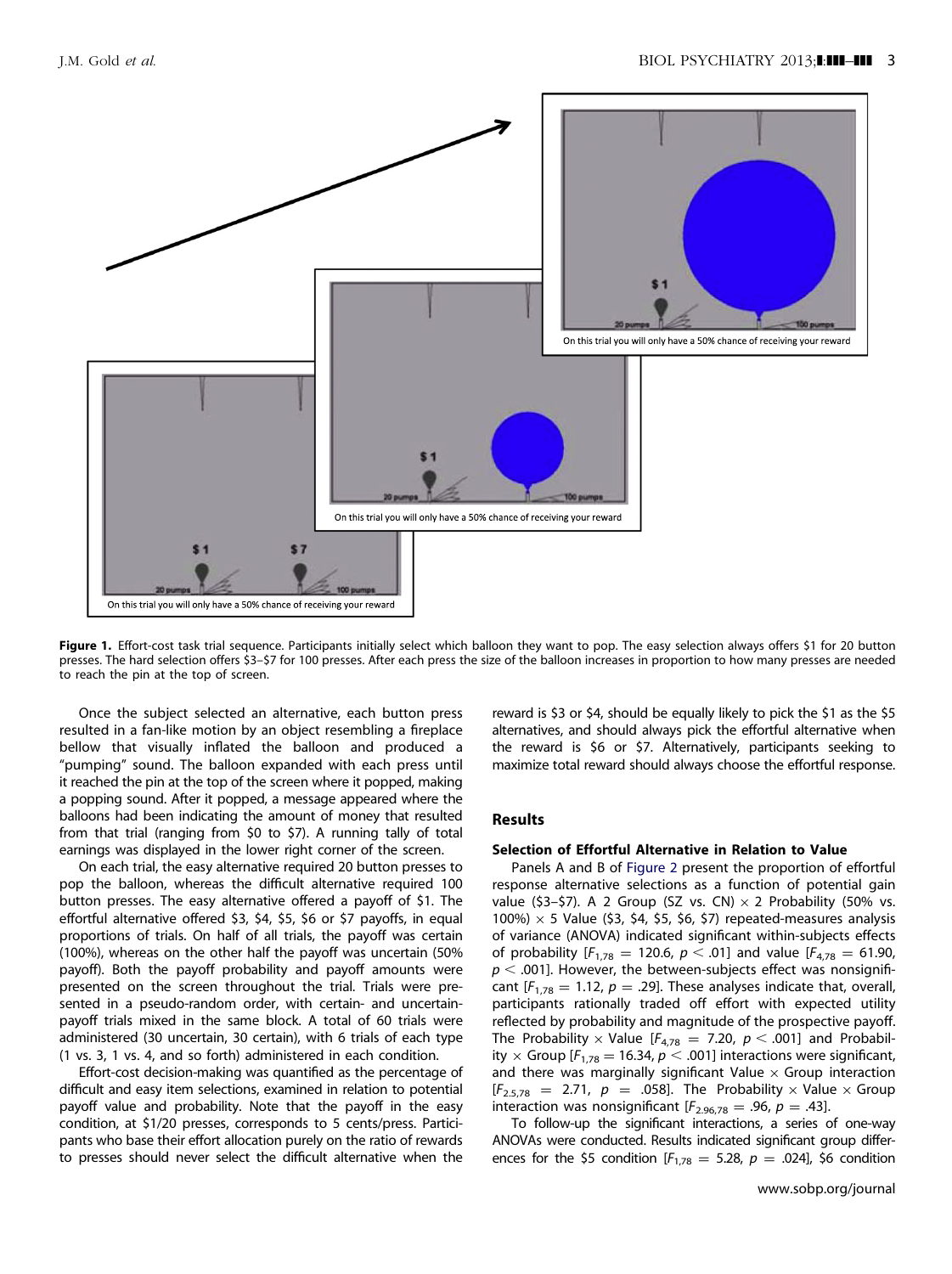<span id="page-3-0"></span>

Figure 2. Proportion of responses allocated to the difficult option as a function of reward value. (A, B) Probability of selecting the harder response alternative in the 100% and 50% probability payoff conditions, respectively, in the overall patient group (SZ) and in healthy control subjects (CN). (C, D) The same data are displayed with the overall SZ group split into high (HI-NEG) and low negative (LOW-NEG) symptom groups.

 $[F_{1,78} = 12.57, p < .001]$ , and \$7 condition  $[F_{1,78} = 9.49, p < .01]$ when the reward probability was 100%. As can be seen in Figure 2A, SZ patients selected the effortful option less frequently than CN at the highest value options for the 100% probability condition.

For the negative symptom sub-group analyses, repeatedmeasures ANOVA indicated significant within-subjects effects of Probability [ $F_{1,76} = 94.49$ ,  $p < .001$ ] and Value [ $F_{2,76} = 53.87$ ,  $p < .001$ ] as well as significant interactions for Probability  $\times$  Value [ $F_{2,76}$  = 5.56,  $p < .001$ ] and Probability  $\times$  Group  $[F_{2,76} = 9.44, p < .001]$ . However, the between-subjects effect of Group, Group  $\times$  Value interaction, and Group  $\times$  Probability interaction were nonsignificant.

One-way ANOVAs and post hoc least significant difference contrasts were performed to follow-up these significant interactions. Results indicated a significant difference among groups, in the 100% condition, for the \$6 [ $F_{2,76} = 7.56$ ,  $p < .001$ ] and \$7 value options [ $F_{2,76} = 5.59$ ,  $p < .01$ ]. All other one-way ANOVAs were nonsignificant. Post hoc least significant difference contrasts indicated that the HI-NEG group selected the \$6 and \$7 options significantly  $\lt$  CN (p values  $\lt$  .001). There were no differences between the HI-NEG and LOW-NEG groups or between LOW-NEG patients and CN, however. Thus, the HI-NEG group was least likely to choose the high-effort response when the payoff was actually the greatest (Figure 2C,D).

#### Impact of Reward Receipt on Subsequent Effort Allocation

If participants make choices on the basis of the displayed reward values and probabilities, there should not be any influence of previous outcomes. However, if there is an influence of reinforcement learning on choice, there should be an influence of previous reward outcomes (or reward prediction errors), especially those of the previous trial. To look at the impact of reward receipt on subsequent response selection, we examined performance in the 50% trials, contrasting the value of responses chosen after the receipt of a reward on the prior 50% trial (i.e., positive prediction error), versus the value of responses that followed reward omission on the previous 50% trial (i.e., negative prediction error). Repeated measures ANOVA indicated a significant within-subjects effect of condition  $[F_{1,76} = 81.24,$  $p <$  .001] and a significant Group  $\times$  Condition interaction [F<sub>1,76</sub>  $=$  6.16,  $p =$  .015]. The between-subjects main effect was nonsignificant, however. Follow-up one-way ANOVAs indicated a trend toward a group difference in the probability of selecting the difficult option after reward in the 50% probability condition  $[F_{1,76} = 3.27, p = .06]$ . However, there were no differences after nonreward  $[F_{2,69} = .01, p = .97]$ . As shown in [Figure 3A,](#page-4-0) participants were more likely to select a high-effort choice after reward receipt than reward omission, with this tendency differing across groups.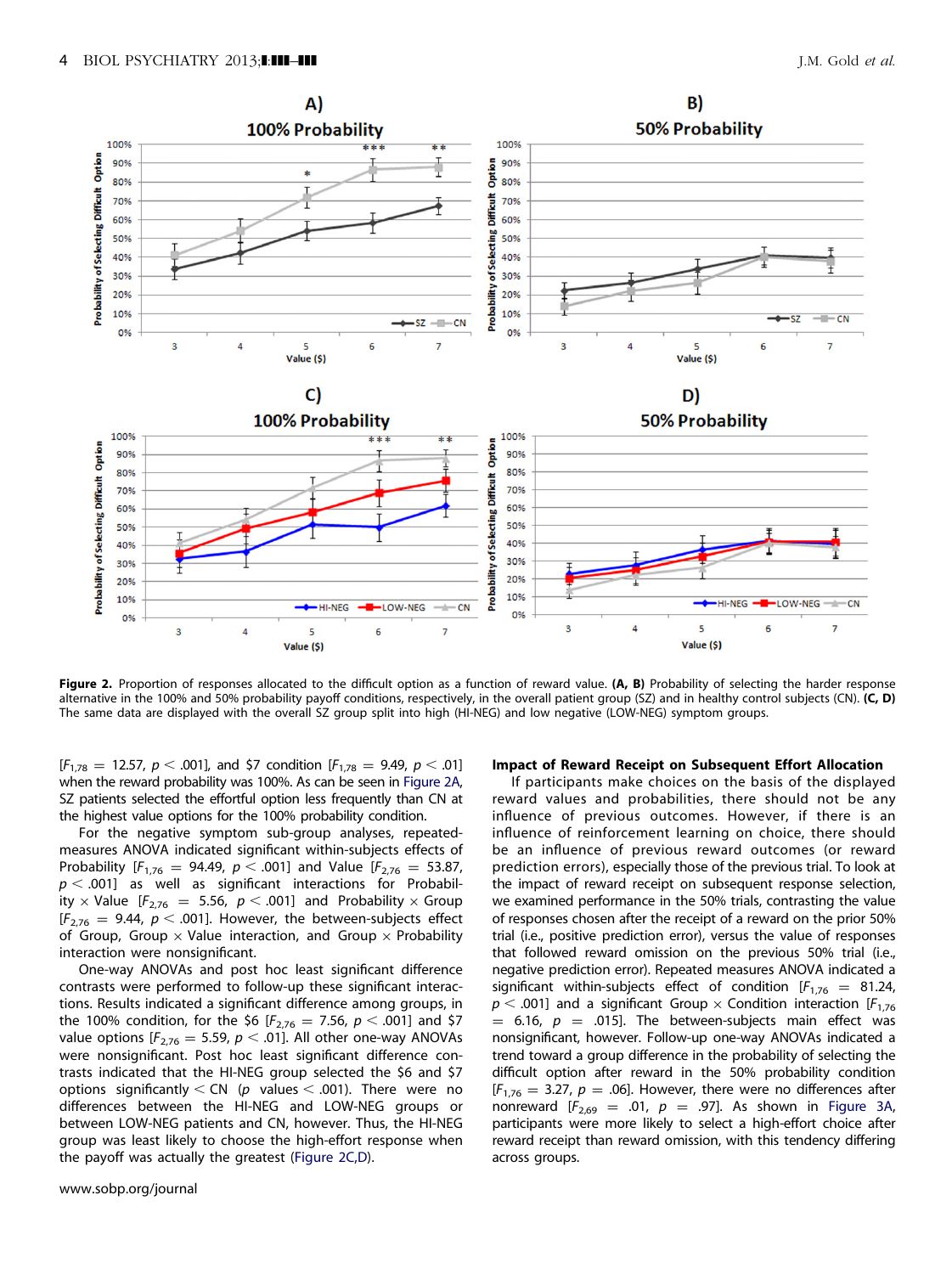<span id="page-4-0"></span>

Figure 3. Probability of selecting the difficult effort alternative after prior reward or nonreward in the 50% probability condition. (A) Both SZ and CN are more likely to select the more difficult response alternative after receiving a reward on the prior trial. (B) The patient data are split into HI-NEG and LOW-NEG symptom groups. Abbreviations as in [Figure 2](#page-3-0).

With regard to the role of negative symptoms, a repeatedmeasures ANOVA indicated a significant Group  $\times$  Condition interaction [ $F_{2,69} = 3.78$ ,  $p < .03$ ]. Follow-up one-way ANOVAs indicated a trend toward a group difference in the probability of selecting the effortful option after reward in the 50% probability condition  $[F_{2,69} = 2.82, p = .07]$ . There were no differences after nonreward  $[F_{2,69} = .07, p = .93]$ . Independent-samples t tests indicated that the HI-NEG selected a significantly lower proportion of effortful choices after reward than CN ( $p<$  .02); however, there were no differences between HI-NEG and LOW-NEG or LOW-NEG and CN.

We found no significant differences in SZ vs. CN or threegroup analyses when we examined the tendency to repeat prior decisions, make effortful choices on trials after reward across probabilities, or repeat decisions specifically in the 100% probability condition. Thus, prior rewards have less influence on subsequent allocation of effortful behavior in HI-NEG patients only when these rewards are uncertain (Figure 3B).

### Total Task Completion Time and Response Vigor

As shown in Table 2, patients took significantly longer to complete the task than CN. Additionally, HI-NEG patients had higher total task completion time than CN ( $p < .001$ ) but did not differ from LOW-NEG ( $p = .16$ ). The CN and LOW-NEG did not differ in total task completion time ( $p = .08$ ).

Response vigor was examined by calculating the average number of presses/sec for high and low-effort options. The SZ had less response vigor than CN in both the high- and low-effort conditions, and this difference was most pronounced in HI-NEG patients who made fewer clicks/sec than CN in the low ( $p < .001$ ) and high-effort conditions ( $p < .001$ ) and showed a trend toward less clicks/sec than LOW-NEG patients in low-effort ( $p = .051$ ) and high-effort conditions (.061). The LOW-NEG patients did not differ from CN in the high-effort condition ( $p = .12$ ) but had fewer clicks/sec than CN in the low-effort condition ( $p < .001$ ) (Table 2). Such reductions in response vigor, across effort conditions, likely reflect the motor slowing typical of SZ.

# Role of Specific Symptoms and Antipsychotics

Effort-based decision making would seem to be most relevant for clinical ratings of avolition and anhedonia. We examined Spearman correlations between these subcales from the BNSS and selection of the high-effort option in relation to value, and although they were in the expected direction, none of the correlations approached significance. Median splits on the basis of these same symptom ratings produced the same pattern of results as observed with the BNSS total score but fell short of significance. Similarly, Spearman correlations between BNSS total score and selection of the high-effort option in relation to value were nonsignificant, whereas the use of a categorical approach, as presented in the preceding text [and in Gold et al. [\(11\)](#page-6-0) and Strauss et al. [\(18\)](#page-6-0)], did yield significant effects [\(Figures 2 and 3\)](#page-3-0). Higher avolition ( $r = -.32$ ,  $p <$  .04) and total negative symptoms (r  $=-.33,\, p < .04$ ) on the BNSS were associated with less response vigor in the low-effort condition, and there were trends for these scores in the high-effort condition: avolition:  $r = -.30$ ,  $p = .06$ ; total:  $r = -.26$ ,  $p = .10$ . There were no significant correlations between task variables and BPRS positive, disorganized, negative, or total symptom scores.

We also examined the role of antipsychotic medication dose through the use of the Andreasen et al. [\(32\)](#page-6-0) haloperidol equivalent dosage conversion tables. There were two important results: 1) as shown in [Table 1](#page-1-0), the HI-NEG and LOW-NEG groups did not differ in total antipsychotic dose burden; and 2) there were no significant Pearson or Spearman correlations between willingness to choose the effortful response alternative, total completion time, or response vigor and total antipsychotic dose. Thus, it does not seem that our findings are related to amount of antipsychotic

Table 2. Total Task Completion Time and Response Vigor Estimates of Effortful Behavior

|                                              | SZ              | CΝ             | F, p                   | HI-NEG          | LOW-NEG         | $F, p$ (3-group comparison) |
|----------------------------------------------|-----------------|----------------|------------------------|-----------------|-----------------|-----------------------------|
| Total Task Completion Time<br>Response Vigor | 31.4 min (14.9) | 22.9 min (8.9) | $F = 8.80, \le 0.01$   | 34.5 min (17.5) | 29.0 min (11.9) | $F = 5.72, \le 01$          |
| Low-effort                                   | 2.6(.67)        | $3.8$ (.75)    | $F = 53.51, \le 0.001$ | 2.4(.65)        | $2.8$ (.65)     | $F = 28.9, \le 0.001$       |
| High-effort                                  | 2.9(.80)        | 3.48(0.70)     | $F = 10.24, \le 0.01$  | 2.71(0.79)      | 3.16(0.79)      | $F = 6.80, \le 0.01$        |

Abbreviations as in [Table 1.](#page-1-0)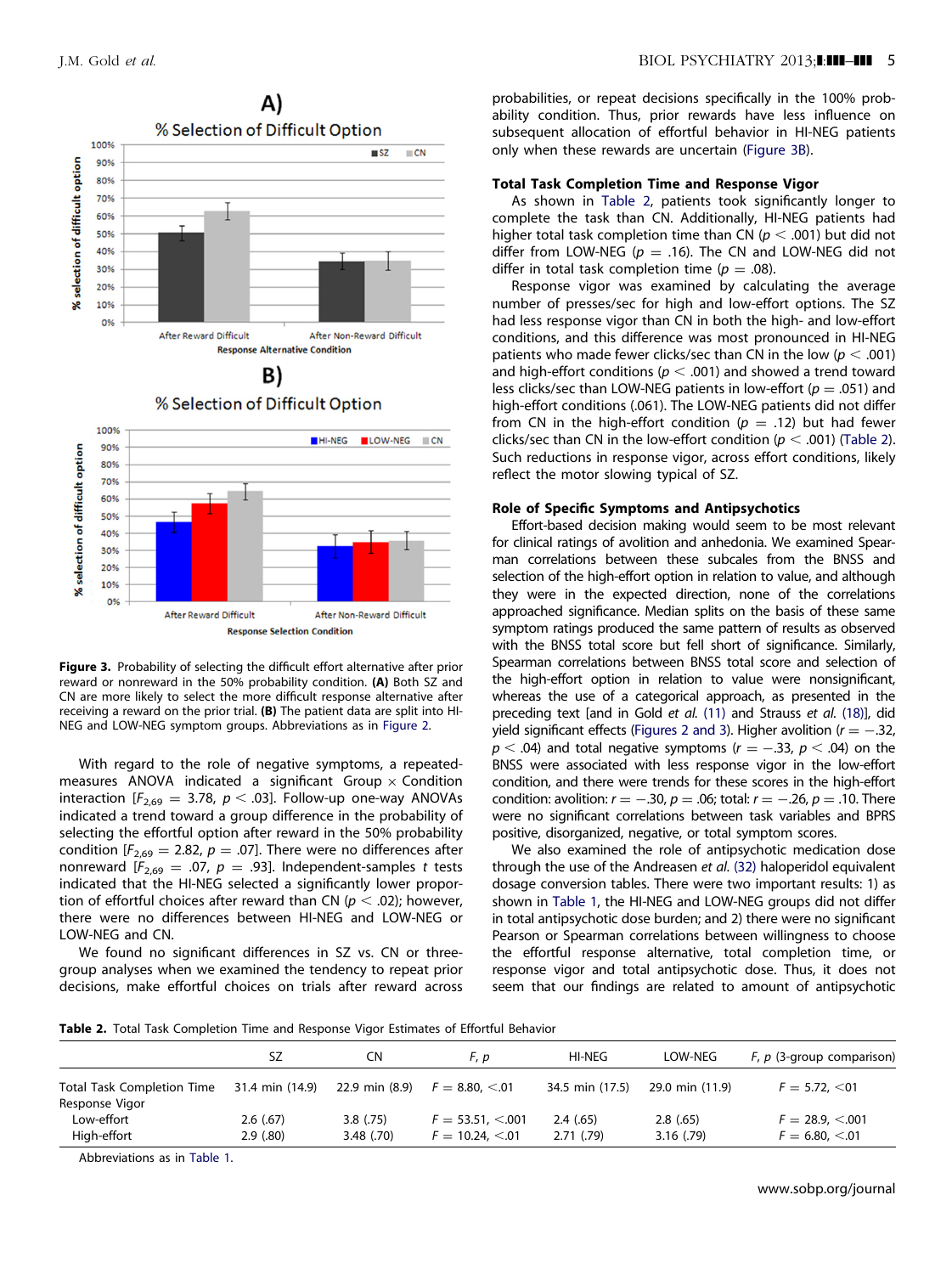medication that patients were receiving, and that the LOW-NEG group did not differ reliably from the CN on effort-based decision making suggests that the presence of antipsychotic medication, by itself, does not reliably alter these processes.

## Role of General Neuropsychological Impairment

To examine the contributions of neuropsychological functioning to effort-based decision-making, we calculated correlations between the MATRICS Consensus Cognitive Battery total score and percentage selection of the high-effort option at \$6, \$7 values, response vigor, and total task completion time. In CN, better general cognition was associated with greater likelihood of selecting the difficult option at \$6 ( $r = .52$ ,  $p < .001$ ) and \$7  $(r = .53, p < .001)$  values; however, relationships with response vigor and task completion time were nonsignificant. In SZ, better general cognition was associated with greater likelihood of selecting the difficult option at \$6 ( $r = .41$ ,  $p < .01$ ) and \$7 ( $r = .32$ ,  $p < .04$ ) values, more response vigor ( $r = .60$ ,  $p < .001$ ), and shorter task completion time ( $r = -.40$ ,  $p < .01$ ). In SZ, significant correlations between effortful decision making indices were observed with the processing speed, verbal and visual memory, and reasoning/problem solving domain scores (all  $p < .05$ ) with more robust correlations observed with the composite score. Thus, across groups, better cognitive performance was associated with willingness to exert more effort for high value choices.

# Discussion

These data suggest that negative symptoms are associated with abnormalities in effort-cost calculations. Patients with higher levels of negative symptoms were less willing to increase effort for higher levels of reward and were also less responsive to the receipt of an uncertain reward in motivating subsequent effortful behavior. This alteration in decision making was accompanied by more general evidence of reduced behavioral activation as seen in decreased response vigor in both high- and low-effort conditions and increased time needed to complete the task despite selecting more low-effort choices. These abnormalities were largely shared across the HI- and LOW-NEG groups.

One reason the HI-NEG group might have worked less for higher reward values is that they did not value them as highly as did CN. Therefore, the HI-NEG patients could have chosen the higher effort response less frequently because they found the increased level of effort involved to be aversive or because the reward that was available was not "worth" the amount of added effort or both.

That the HI-NEG patients did not differ from CN in the \$3–\$5 trials and did not differ from CN on the 50% probability trials might be evidence that it is not purely effort aversion at work. That is, if one is effort-averse, it would be most sensible to avoid that effort when the payoff and probability of payoff is the lowest. This suggests that the HI-NEG patients might fail to value higher levels of reward. Although HI-NEG SZ patients did increase their numbers of high-effort responses as reward value increased, this increase was less pronounced than in the other groups. That is, HI-NEG patients are not simply unwilling to make high-effort responses, but they are less likely to do so, depending on a rougher cost/benefit calculation.

In prior work, we have shown that patients have difficulty representing the expected value of response alternatives [\(11\)](#page-6-0) in reinforcement learning paradigms, and demonstrated inconsistent preferences in simple decision-making tasks [\(19\).](#page-6-0) Such degradation in the representation of value could undermine effort-based decision-making. Simply put, it is hard for the benefits to outweigh the costs if benefits are not represented precisely, particularly if the costs are salient. This would seem to be the situation with the 100% probability trials: the effort cost might be more salient (100 presses vs. 20) than the differences in relative reward values. In the 50% probability trials, the risk of nonreward was so salient that it drove down effort expenditure in all groups. Thus, it seems that the 100% trials were most sensitive to the effort-cost computations associated with negative symptom severity. Thus, both altered effort computations and altered representations of value are likely implicated in motivational deficits. These "cognitive" abnormalities are accompanied by evidence of reduced response vigor and task engagement.

That this effect was found with the total negative symptom score and not when using the avoliton or anhedonia items is somewhat surprising, given our theoretical framework. The link between increased effort-cost computations and avolition/anhedonia is clear, whereas that is less true of decreased emotional expressivity and alogia. Although negative symptom rating scales typically yield two factors (one expressive, one experiential) [\(33\),](#page-6-0) these factors are typically moderately correlated, suggesting that they co-vary within patients. Thus, that we observed the expected effects with the total score might reflect the greater sensitivity derived from the increased number of items. It is also noteworthy that the predicted effects were not observed with correlations between task behavior and either total or individual negative symptom domain scores, but significant effects were detected with a categorical approach. This is a violation of the general rule that continuous data offer greater power than categorical approaches. However, categorical approaches would offer greater power if low levels of negative symptoms were, to some extent, secondary consequences of factors such as extra-pyramidal side effects, depression, and the impact of positive symptoms, whereas higher levels of severity were more often a part of the primary psychopathology, as suggested by Kirkpatrick et al. [\(34\).](#page-6-0)

Treadway et al. [\(35\)](#page-6-0) recently reported very similar alterations of effort-based decision making in depressed patients. This is striking because anhedonia is one of the diagnostic criteria for depression. Nonetheless, the results raise the possibility that there might be different paths to the same behavioral outcome in different clinical populations.

Patients with low levels of negative symptoms did not show reliably altered effort-cost computation, suggesting that the impairment is primarily related to negative symptom severity rather than the diagnosis of SZ. Interestingly, willingness to expend effort was associated with cognitive performance in CN and patients—more cognitively able participants chose to work for payoffs that rewarded their effort expenditure most advantageously, a very practical form of intelligence. Results also suggest that altered effort-cost computations in SZ do not seem to be a consequence of antipsychotic treatment-induced dopaminergic blockade. We found neither correlation with total antipsychotic burden nor differences in dose between the HI-NEG and LOW-NEG groups. This finding, in a clinical population, does not in any way challenge the basic neuroscience evidence linking dopamine function and effort computation [\(21\)](#page-6-0). Note that a tonic effect of dopamine blockade would be expected to increase the overall cost of effort, perhaps especially for low-value choices. Instead, the present results are consistent with a mechanism by which the higher expected values of rewarding options are discounted. We speculate that this might result from degraded orbitofrontal and/ or anterior cingulate function, given the literature linking these